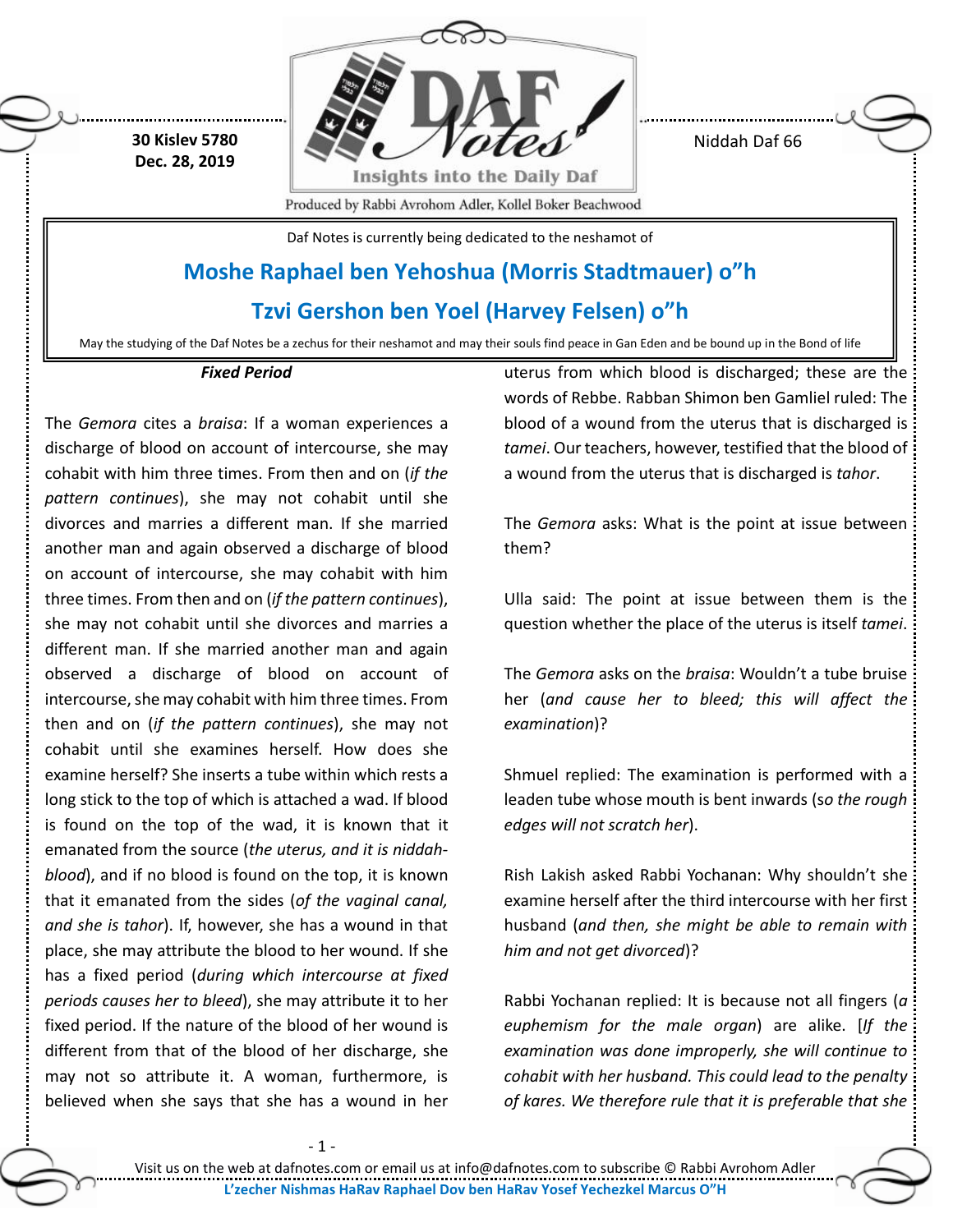

*should get divorced from her first husband, rather than live in sin with her first husband.*]

Rish Lakish asked: Why should she be required to examine herself after the first intercourse with her third husband (*seeing that there is already a presumption of discharging blood after cohabitation with three different men*)?

Rabbi Yochanan replied: It is because not all cohabitation acts are of equal force (*and therefore it is necessary for the occurrence to be repeated three times with the third husband before presumption is established*).

A certain woman once came to Rebbe [with such a complaint]. $1\text{ Go}$ , he said to Avdan, and frighten her. As the latter approached and frightened her a clot of blood dropped from her. This woman, Rebbe exclaimed, is now cured. A certain woman [with a similar complaint] once came to the Master Shmuel. Go, he said to Rav Dimi bar Yosef, and frighten her. The latter approached and frightened her but nothing dropped from her. This woman, Shmuel pronounced, is one full of blood which she scatters, $2$  and any woman who is full of blood which she scatters has no cure.

Once there came to Rabbi Yochanan a certain woman who, whenever she emerged from her ritual immersion, observed a discharge of blood. It is possible, he said to

 $\overline{a}$ 

<sup>4</sup> Thus avoiding the town's gossip.

her, that the gossip of your townspeople<sup>3</sup> has caused the affliction; arrange for your intercourse with him to take place near the river side. $4$  There are those who say: He said to her, Reveal your affliction to your friends so that, as they were astounded in one way, they may also be astounded in the other.<sup>5</sup> There are those who say: He said to her, Announce your trouble to your friends so that they may offer prayers for mercy on your behalf. For it was taught: And shall cry, '*Tamei*, *tamei*', he must announce his trouble to the public so that they may pray for mercy on his behalf. Rav Yosef stated: Such an incident once occurred at Pumbedisa and the woman was cured. (65b – 66a)

Rav Yosef citing Rav Yehudah who had it from Rav stated: Rebbe ordained at Sados, 6 If a woman observed a discharge on one day she must wait six days in addition to it.<sup>7</sup> If she observed discharges on two days she must wait six days in addition to these.<sup>8</sup> If she observed a discharge on three days she must wait seven *tahor* days.<sup>9</sup> Rabbi Zeira stated: The daughters of Israel have imposed upon themselves the restriction that even if they observe a drop of blood of the size of a mustard seed they wait on account of it seven *tahor* days.

Rava took Rav Shmuel out for a walk when he discoursed as follows: If a woman<sup>10</sup> was in protracted labor<sup>11</sup> for two days and on the third she miscarried she must wait seven *tahor* days; he being of the opinion that the law relating to protracted labor<sup>12</sup> does not apply to

<sup>&</sup>lt;sup>1</sup> Bleeding occasioned by intercourse.

<sup>&</sup>lt;sup>2</sup> As a result of intercourse.

<sup>&</sup>lt;sup>3</sup> Sc. their 'evil eye'; jealousy at the affection between her and her husband.

<sup>&</sup>lt;sup>5</sup> At her affliction. They would in consequence no longer envy her and the influence of their 'evil eye' would disappear.

 $6$  A place that was inhabited by unlettered people who were incapable of calculating the dates of the menstrual, and the zivah periods.

 $<sup>7</sup>$  Sc. seven days, the number prescribed for a niddah, since it is</sup> possible that the discharge occurred during a menstruation period. <sup>8</sup> Since it is possible that the first of the two days was the last of a zivah period while the second was the first of a menstruation one. <sup>9</sup> It being possible that the discharge occurred in a period of zivah. <sup>10</sup> In her zivah period.

<sup>&</sup>lt;sup>11</sup> Accompanied by bleeding.

<sup>12</sup> Which regards accompanying bleeding as exempt from *tumah*.

<sup>-</sup> 2 -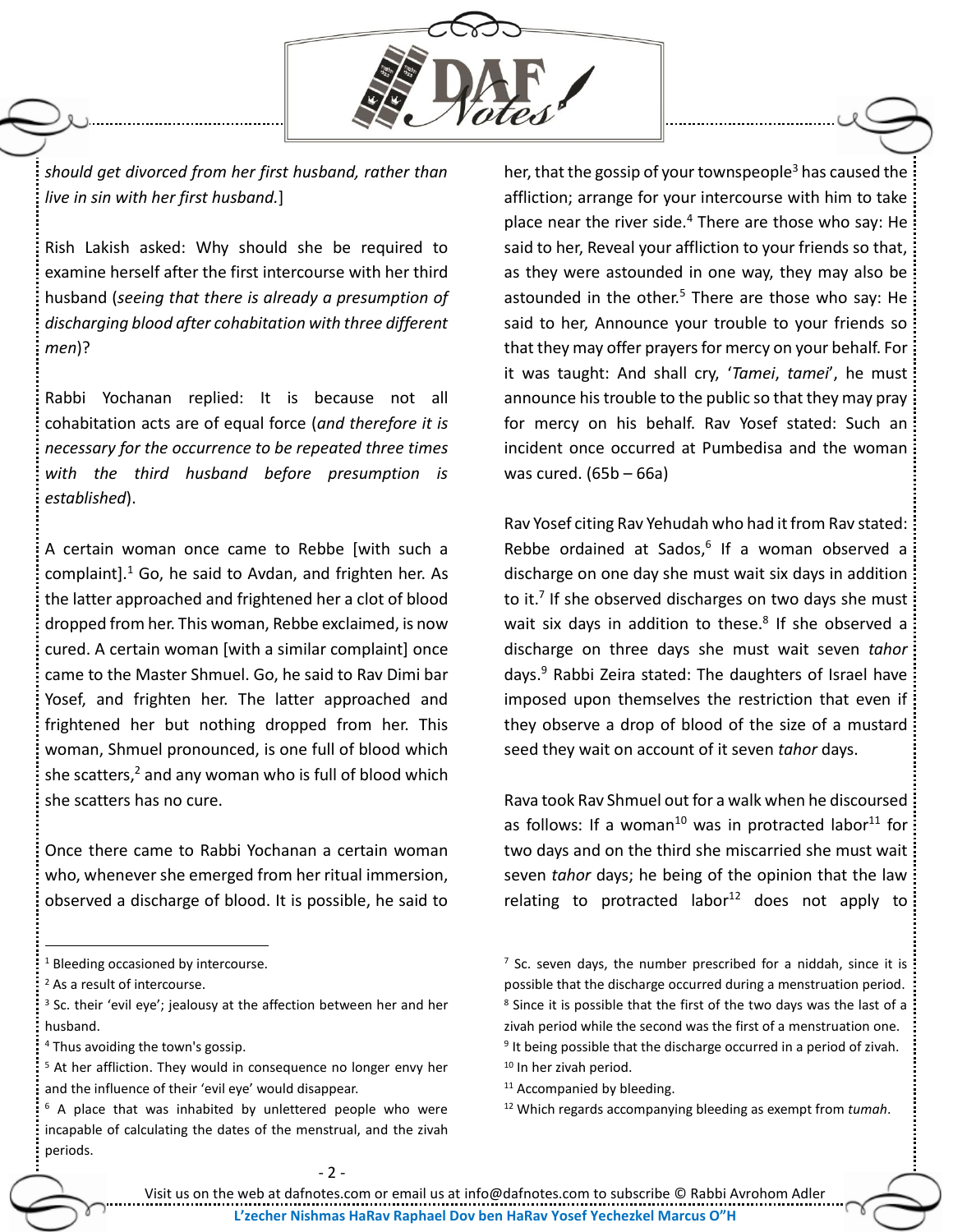

miscarriages and that it is impossible for the uterus to open without bleeding. Said Rav Pappa to Rava: What is the point in speaking of one who was in protracted labor for two days seeing that the same applies even where there was the minutest discharge, since Rabbi Zeira stated, The daughters of Israel have imposed upon themselves the restriction that even where they observe only a drop of blood of the size of a mustard seed they wait on account of it seven *tahor* days? — The other replied: I am speaking to you of a prohibition,  $13$ and you talk of a custom which applies only where the restriction has been adopted. (66a)

(Mnemonic. Had an offer, natron, In warm water, to perform immersion, folds upon a haven.) Rava stated: If a woman had an offer of marriage and she accepted it she<sup>14</sup> must allow seven *tahor* days to pass.<sup>15</sup>

Ravina was engaged in preparations for the marriage of his son at Rabbi Chanina's. 'Does the Master', the latter said to him, 'intend writing the kesuvah four days hence?' 'Yes', the other replied; but when the fourth day arrived he waited for another four days and thus caused a delay of seven days after the day in question. 'Why', the first asked, 'all this delay?' 'Doesn't the Master', the other replied, 'hold the opinion of Rava, Rava having ruled: If a woman had an offer of marriage and she accepted she must allow seven *tahor* days to pass?' 'It is possible', the first suggested, that Rava spoke only of one of mature age who is likely to discharge menstrual blood, but did he speak of a minor who is unlikely to

<sup>15</sup> Before she may regard herself as *tahor*.

 $\overline{a}$ 

discharge menstrual blood?' 'Rava', the other replied, 'has explicitly stated: There is no difference between one of mature age and a minor. For what is the reason why one of mature age is subject to the restriction? Because her passions are excited; well, those of a minor also are excited.

Rava ruled: A woman must not wash her head either with natron or with ohal. 'With natron', because it plucks out the hair;<sup>16</sup> and 'with ohal' because it causes the hairs to cling to one another.

Ameimar also citing Rava ruled: A woman<sup>17</sup> must wash her head in warm water only and she may do it even with such as was warmed by the sun but not with cold water. Why not with cold water? — Because cold water loosens the hair.

Rava further ruled: A man should always give instructions to his household that a woman should wash the folds of her body<sup>18</sup> with water. An objection was raised: It is not necessary for the water to penetrate into the folds of the body or to its concealed parts! $19 -$ Granted that it is not necessary for the water to penetrate, it is necessary nevertheless that it be capable of penetration to every part;<sup>20</sup> in agreement with a ruling of Rabbi Zeira. For Rabbi Zeira ruled: Wherever proper mingling<sup>21</sup> is possible actual mingling is not essential,<sup>22</sup> but where proper mingling is not possible<sup>23</sup> the actual mingling is indispensable.<sup>24</sup> Ravin son of Rav Adda citing Rabbi Yitzchak stated: It once happened that

<sup>13</sup> Which is Biblically applicable to all.

<sup>&</sup>lt;sup>14</sup> Since the excitement of the proposal and its acceptance may have produced some menstrual discharge.

<sup>&</sup>lt;sup>16</sup> Which, remaining on the head, form an interception between the water of the ritual bath and the body.

<sup>17</sup> Before ritual immersion.

<sup>18</sup> Her armpits for instance.

 $19$  How then could Rava maintain that the folds must be washed?

<sup>&</sup>lt;sup>20</sup> Lit., 'a place that is suitable for the entry of the water we require'.  $21$  Of the flour and the oil of a meal-offering. Perfect mingling is effected with one log of oil to sixty esronim of flour in one pan.

 $22$  The meal-offering being acceptable even if no mingling took place.  $23$  If, for instance, the proportions were less than a log of oil to sixty esronim of flour.

 $24$  Similarly in the case of ritual immersion, though the water need not penetrate to all parts of the body, the immersion is invalid if